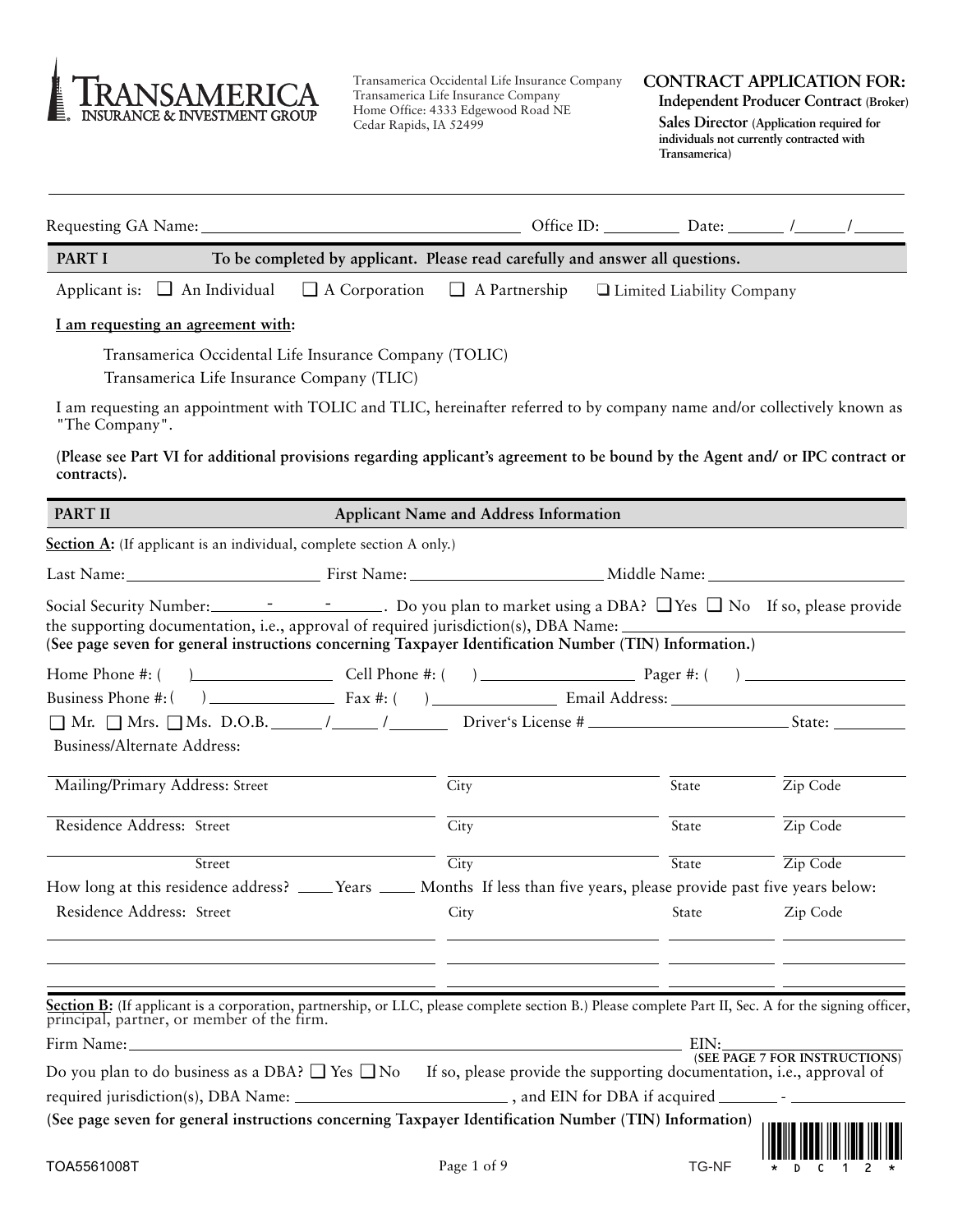| Business Phone #: (                                                                                                                                                                                                                                                                                                                                                                                                                                                                | $\text{Fax}\;$ #: ( |                                                                                                     | Email Address: |      |              |
|------------------------------------------------------------------------------------------------------------------------------------------------------------------------------------------------------------------------------------------------------------------------------------------------------------------------------------------------------------------------------------------------------------------------------------------------------------------------------------|---------------------|-----------------------------------------------------------------------------------------------------|----------------|------|--------------|
| <b>Business/Alternate Address: Street</b>                                                                                                                                                                                                                                                                                                                                                                                                                                          |                     | City                                                                                                | State          |      | Zip Code     |
| Mailing/Primary Address: (if different from Business Address)                                                                                                                                                                                                                                                                                                                                                                                                                      |                     |                                                                                                     |                |      |              |
| Name of person who will sign as principal, officer, partner, or member of this firm:                                                                                                                                                                                                                                                                                                                                                                                               |                     |                                                                                                     |                |      |              |
| <u> 1989 - Johann Stein, fransk politik (* 1958)</u><br>(A Solicitor Application form TOA 560, must be completed for additional principals, officers, partners, or members of the firm.)<br>For firms, give names of all officers, principals, partners, or members, and their titles. If necessary, please continue on a separate sheet of paper.<br>(Please complete a Solicitor Application form for each person who will solicit Transamerica business on behalf of the firm.) |                     |                                                                                                     |                |      |              |
| <b>NAME</b>                                                                                                                                                                                                                                                                                                                                                                                                                                                                        | <b>TITLE</b>        |                                                                                                     | <b>NAME</b>    |      | <b>TITLE</b> |
|                                                                                                                                                                                                                                                                                                                                                                                                                                                                                    |                     |                                                                                                     |                |      |              |
| <b>PART III</b>                                                                                                                                                                                                                                                                                                                                                                                                                                                                    |                     | <b>Employment/Appointment History</b>                                                               |                |      |              |
| 1) How long have you been an insurance agent or broker?<br>Below, please list the companies that you currently represent:                                                                                                                                                                                                                                                                                                                                                          |                     |                                                                                                     |                |      |              |
|                                                                                                                                                                                                                                                                                                                                                                                                                                                                                    |                     |                                                                                                     |                |      |              |
| 2) If this information covers less than five years, please provide details of employment history to complete the five-year period                                                                                                                                                                                                                                                                                                                                                  |                     |                                                                                                     |                |      |              |
| in the following section.                                                                                                                                                                                                                                                                                                                                                                                                                                                          |                     |                                                                                                     |                |      |              |
| Employer                                                                                                                                                                                                                                                                                                                                                                                                                                                                           | Address             |                                                                                                     | Position       | From | To           |
|                                                                                                                                                                                                                                                                                                                                                                                                                                                                                    |                     | <u> 1990 - Jan Salaman (b. 1980)</u><br><u> 1989 - Johann Stoff, amerikansk politiker (d. 1989)</u> |                |      |              |
| 3) Are you now or have you ever been contracted with any Transamerica company? $\Box$ Yes $\Box$ No                                                                                                                                                                                                                                                                                                                                                                                |                     |                                                                                                     |                |      |              |
| 4) Please provide a copy of your individual and/or corporate resident license (and/or a copy of your Letter of Certification, if                                                                                                                                                                                                                                                                                                                                                   |                     |                                                                                                     |                |      |              |

- your resident state requires such). 5) Do you plan to solicit Transamerica business in other jurisdiction?  $\Box$  Yes  $\Box$  No If so, are you currently licensed in
- those states?  $\Box$  Yes  $\Box$  No If yes, please provide details including copy(ies) of license(s) for those states. *(Please provide copy(ies) of non-resident license(s) and send non-resident fees).* If not, please be aware that no solicitation of business may occur until you are properly licensed and appointed as required in those states.
- 6) Do you plan to have any of your employees solicit Transamerica business on your behalf? □ Yes □ No. If so, please have every employee soliciting Transamerica business complete a Solicitor Application form.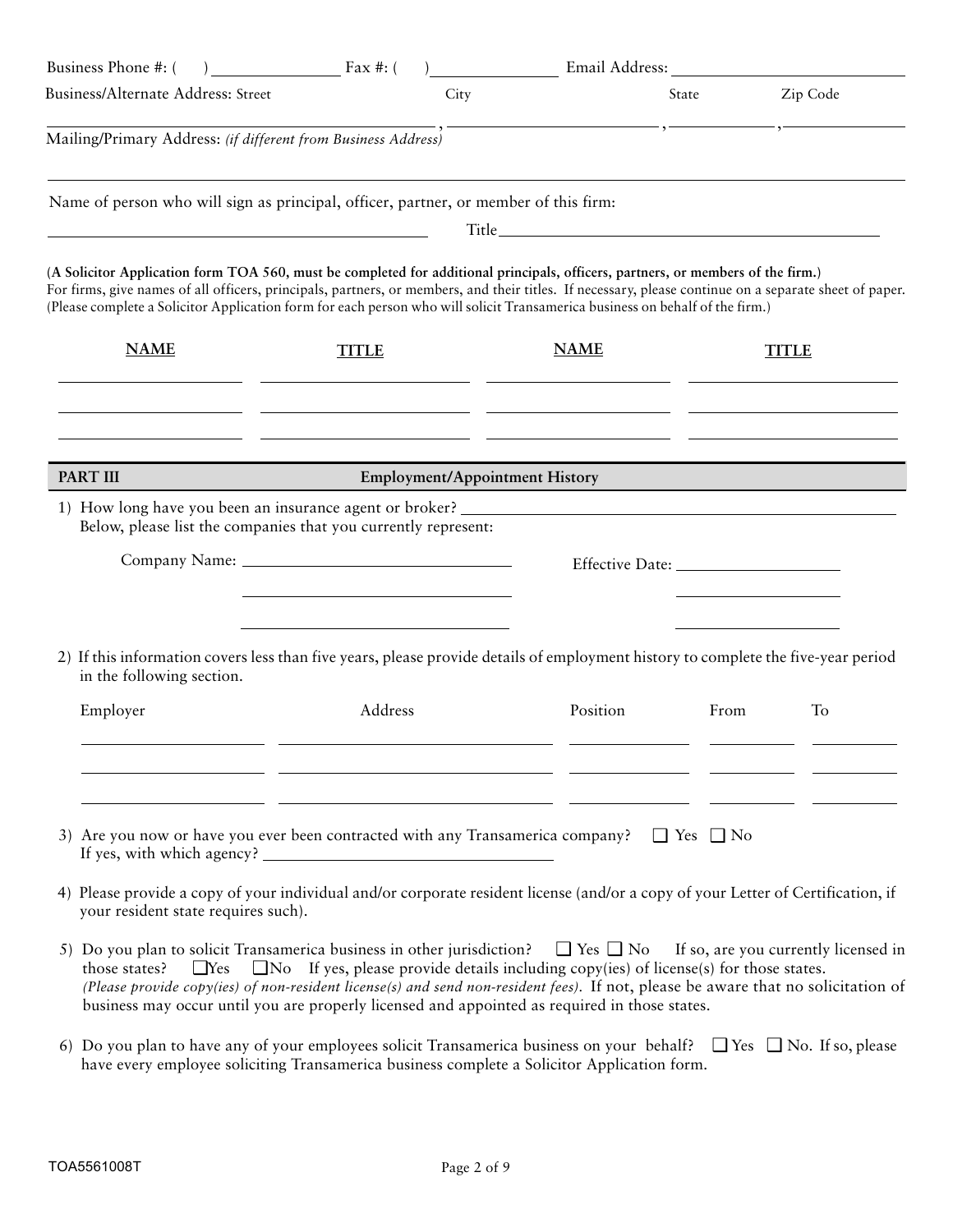### **Background Information (Confidential Data)**

The following questions must be answered by the applicant. If the applicant is a Corporation or Partnership, the questions apply to the firm and to each of its principals and officers. If you answer "YES" to any questions, please provide complete details and explanations on a separate sheet of paper and provide supporting documentation (i.e. court documents).

| 1) Have you ever been arrested for or convicted of, pled guilty, or no contest, or received                                                                                                                    |            |           |
|----------------------------------------------------------------------------------------------------------------------------------------------------------------------------------------------------------------|------------|-----------|
| deferred adjudication for any felony or misdemeanor? Note: You may omit misdemeanor<br>convictions for possession of marijuana that occurred more than two years ago.                                          | $\Box$ Yes | $\Box$ No |
| 2) Is there any criminal indictment or criminal proceeding pending against you?                                                                                                                                | $\Box$ Yes | $\Box$ No |
| 3) Have you ever been a plaintiff or defendant in any court proceeding within the last seven<br>years? Note: You may omit actions involving matters of family law.                                             | $\Box$ Yes | $\Box$ No |
| 4) Have you, or any business of which you were or presently are a principal, been involved in<br>a bankruptcy action within the last five years?                                                               | $\Box$ Yes | $\Box$ No |
| 5) Have you ever been discharged or requested to resign from any employment, or have you<br>ever been barred or suspended from any employment by any legal authority, insurance<br>regulator, the NASD or SEC? | $\Box$ Yes | $\Box$ No |
| 6) Have you had your appointment terminated by any insurance company for cause, wrongful<br>act or any other reason?                                                                                           | $\Box$ Yes | $\Box$ No |
| 7) Are there any outstanding judgments, collections, liens or garnishments against you?                                                                                                                        | $\Box$ Yes | $\Box$ No |
| 8) Do you have any unresolved matters pending with the Internal Revenue Service or other<br>taxing authority?                                                                                                  | $\Box$ Yes | $\Box$ No |
| 9) Does any insurer, general agent, broker dealer, agent, or broker claim you are indebted to<br>it for unpaid premiums, mishandling collateral, losses sustained or any other reason?                         | $\Box$ Yes | $\Box$ No |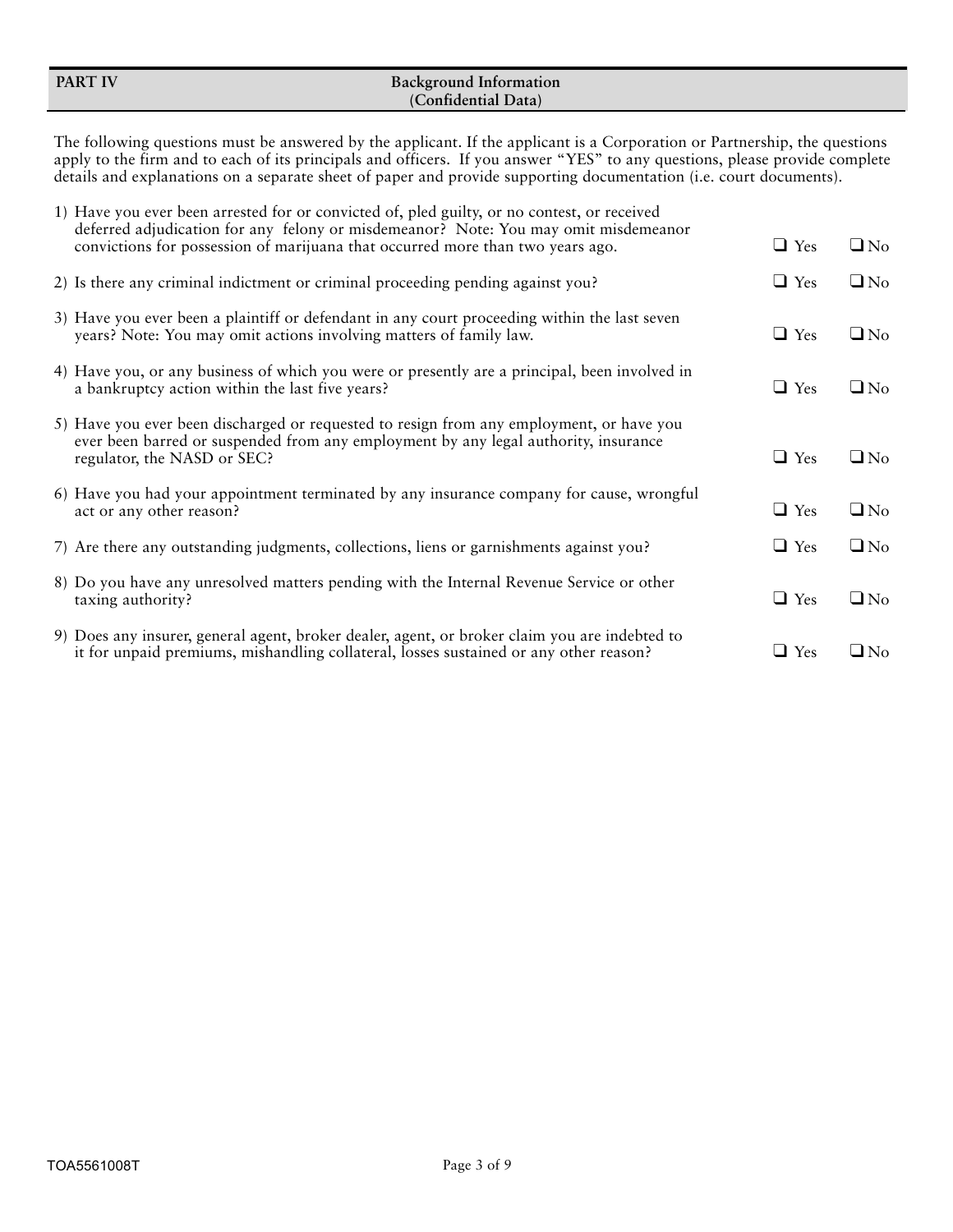**PART V** Notice and Release

## **Notice to Persons Applying for Sales Representative Positions**

# **with Transamerica Occidental Life Insurance Company and Transamerica Life Insurance Commpany**

Federal law requires you be advised that in connection with your application to represent Transamerica Occidental Life Insurance Company and Transamerica Life Insurance Company (referred to as "Transamerica") for the purpose of selling its products, a consumer report and/or investigative consumer report may be prepared whereby information is obtained through credit reporting agencies and/or personal interviews with your neighbors, friends, or others with whom you are acquainted. Such reports are usually part of the process of evaluating suitability for a sales representative position. Inquiry may be made into your character, general reputation, personal characteristics, and mode of living and credit information. It is possible that a representative of a firm employed to make such reports may call upon you in person.

You have a right to request disclosure of the nature and scope of the investigation upon written request to our Home Office made within a reasonable time after the receipt of this notice. A summary of your rights under the Fair Credit Reporting Act is attached hereto.

### **Authority for Release of Information**

To Whom It May Concern:

I hereby authorize Transamerica or its legal representative to obtain any information from former or current employers, criminal justice agencies, consumer reporting agencies, or individuals, relating to my activities. This information may include, but is not limited to achievement, performance, attendance, personal history, credit and conviction records. I hereby direct you to release such information upon request to Transamerica or its legal representative. I understand that Transamerica or its legal representative may be required by law to release information obtained to government agencies.

I hereby release all persons and entities, including record custodians, from any and all liability for damages of whatever kind or nature which may at any time result to me on account of compliance, or any attempts to comply, with this authorization. A photocopy of this release shall be as valid as the original.

### **PART VI** Applicant Signature Section

I have thoroughly reviewed this application and have answered all questions to the best of my knowledge. By signing below, I hereby agree to all matters set forth above and below, including, a multi-company assignment of commissions set forth in Part VIII and the acknowledgement authorizations and releases set forth in Part V.

I hereby agree that if and when any or all of the companies issue to me any Contract(s) for which I hereby apply, I will be bound by such Contract(s) (Independent Producer Contract on form number CNT-550 for TOLIC and TLIC, that my supervising office has specimen forms of the Contract(s) on file and I have had the opportunity to review such Contract(s). My submitting to the company any application for an insurance policy or annuity contract shall constitute my agreement to such Contract(s), and all of the terms, conditions, and provisions set forth therein. I acknowledge that by signing this Contract Application and by submitting any such insurance application for an insurance policy or annuity contract, I have so agreed to the Contract(s) and no further signature by me shall be necessary.

**I have been provided with pages six (6) through nine (9) of this application, for my records.**

Applicant Signature Date Date of the Date of the Date of the Date of the Date of the Date of the Date of the D

,

,

**PART VII** General Agent Signature Section

GA Signature Date Date of the United States of the United States of the United States of the United States of the United States of the United States of the United States of the United States of the United States of the Uni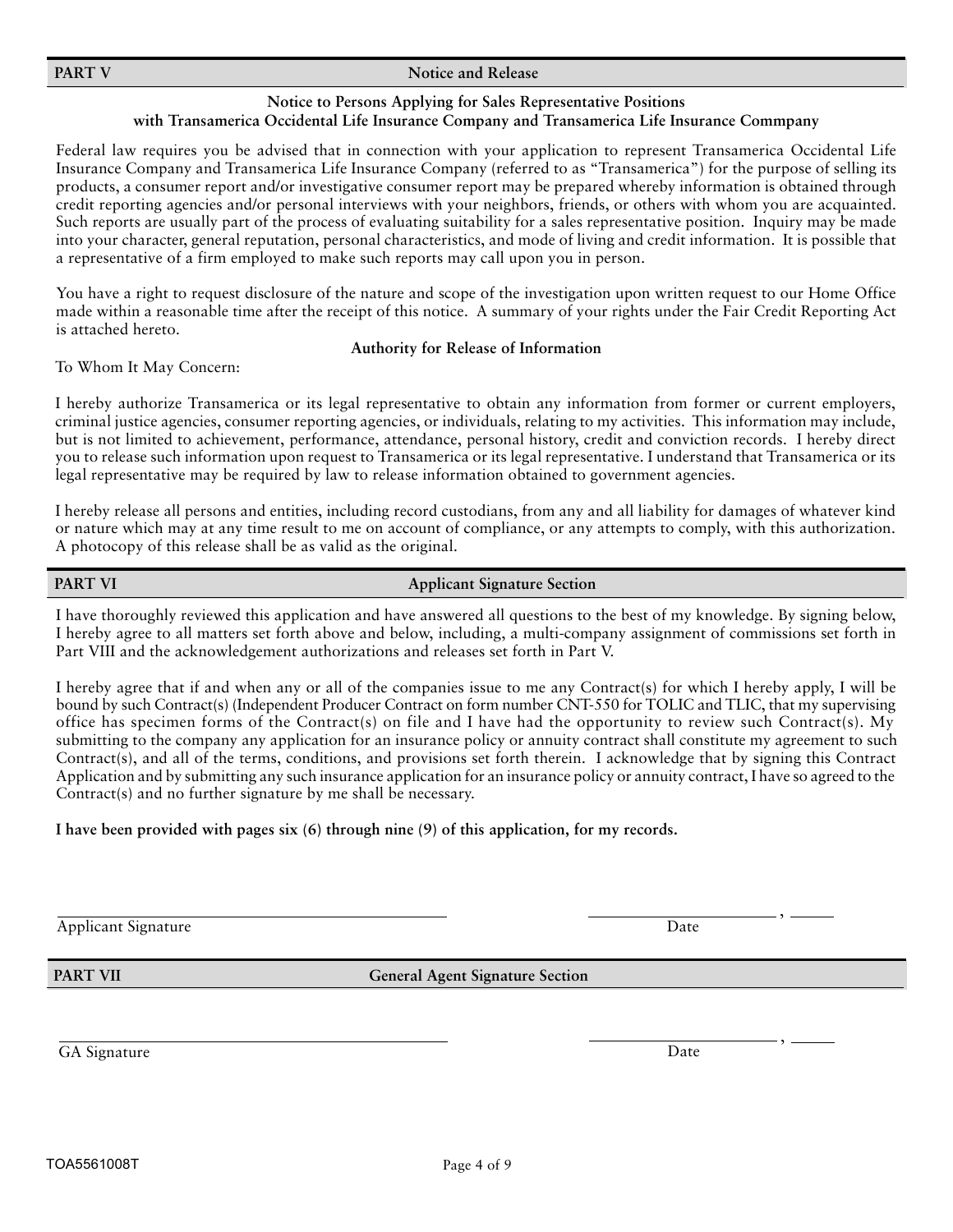

Transamerica Occidental Life Insurance Company Transamerica Life Insurance Company Home Office: 4333 Edgewood Road NE Cedar Rapids, IA 52499

**Auto-Pay Authorization**

# **AUTO-PAY AUTHORIZATION TO BE COMPLETED BY THE PRODUCER**

GA Name: Office ID:

**This section authorizes Transamerica Occidental Life Insurance Company, Transamerica Life Insurance Company to deposit your bi-weekly commissions into your checking, money market or savings account. For a checking or money market account, please include a voided check or deposit slip. For a savings account, please include a deposit slip.**

I hereby authorize Transamerica Occidental Life Insurance Company, Transamerica Life Insurance Company (hereafter called the Company) to initiate deposits (credits) and/or immediate/same day corrections to deposits, if processed in error, to the fi nancial institution indicated below. The financial institution is authorized to credit and/or correct the amounts to my account. This authority is to remain in full force and effect until the Company has received written notification from me of its termination in such time and such manner as to afford the Company and Financial Institituion a reasonable opportunity to act on it.

Note: The Company will not utilize this authorization to collect outstanding balances owed to the Company. Alternative repayment methods must be established between you and the Company in accordance with the terms of our contractual agreement.

| Your Name: Now Your Name and New York 1980                                                                                                                                                                                    |                                          | Your Agent ID:          |      |          |  |
|-------------------------------------------------------------------------------------------------------------------------------------------------------------------------------------------------------------------------------|------------------------------------------|-------------------------|------|----------|--|
| Social Security Number: 1986                                                                                                                                                                                                  |                                          |                         |      |          |  |
| Preferred Address: No. 1996. The Second Second Second Second Second Second Second Second Second Second Second Second Second Second Second Second Second Second Second Second Second Second Second Second Second Second Second |                                          |                         |      |          |  |
| Street                                                                                                                                                                                                                        | City                                     | State                   |      | Zip Code |  |
|                                                                                                                                                                                                                               | E-mail Address:                          |                         |      |          |  |
| Financial Institution Name: Names                                                                                                                                                                                             |                                          |                         |      |          |  |
| <b>Financial Institution Address:</b>                                                                                                                                                                                         |                                          |                         |      |          |  |
| <b>Street</b>                                                                                                                                                                                                                 | City                                     | State                   |      | Zip Code |  |
| Checking or Savings Account Number:                                                                                                                                                                                           |                                          | EFT Transit/ABA Number: |      |          |  |
| Account Types: □ Checking/Money Market □ Savings                                                                                                                                                                              |                                          |                         |      |          |  |
|                                                                                                                                                                                                                               |                                          |                         |      |          |  |
| Your Signature                                                                                                                                                                                                                | Date                                     |                         |      |          |  |
| * If the name on the bank account is different from the contracted person or entity, a signature from the accountholder or signing<br>officer of the account (if a corporation/firm) is required.                             |                                          |                         |      |          |  |
|                                                                                                                                                                                                                               |                                          |                         |      |          |  |
| Accountholder's Signature                                                                                                                                                                                                     | (If signing officer of corporation/firm) |                         | Date |          |  |
|                                                                                                                                                                                                                               |                                          |                         |      |          |  |

\* D C 5 4 \*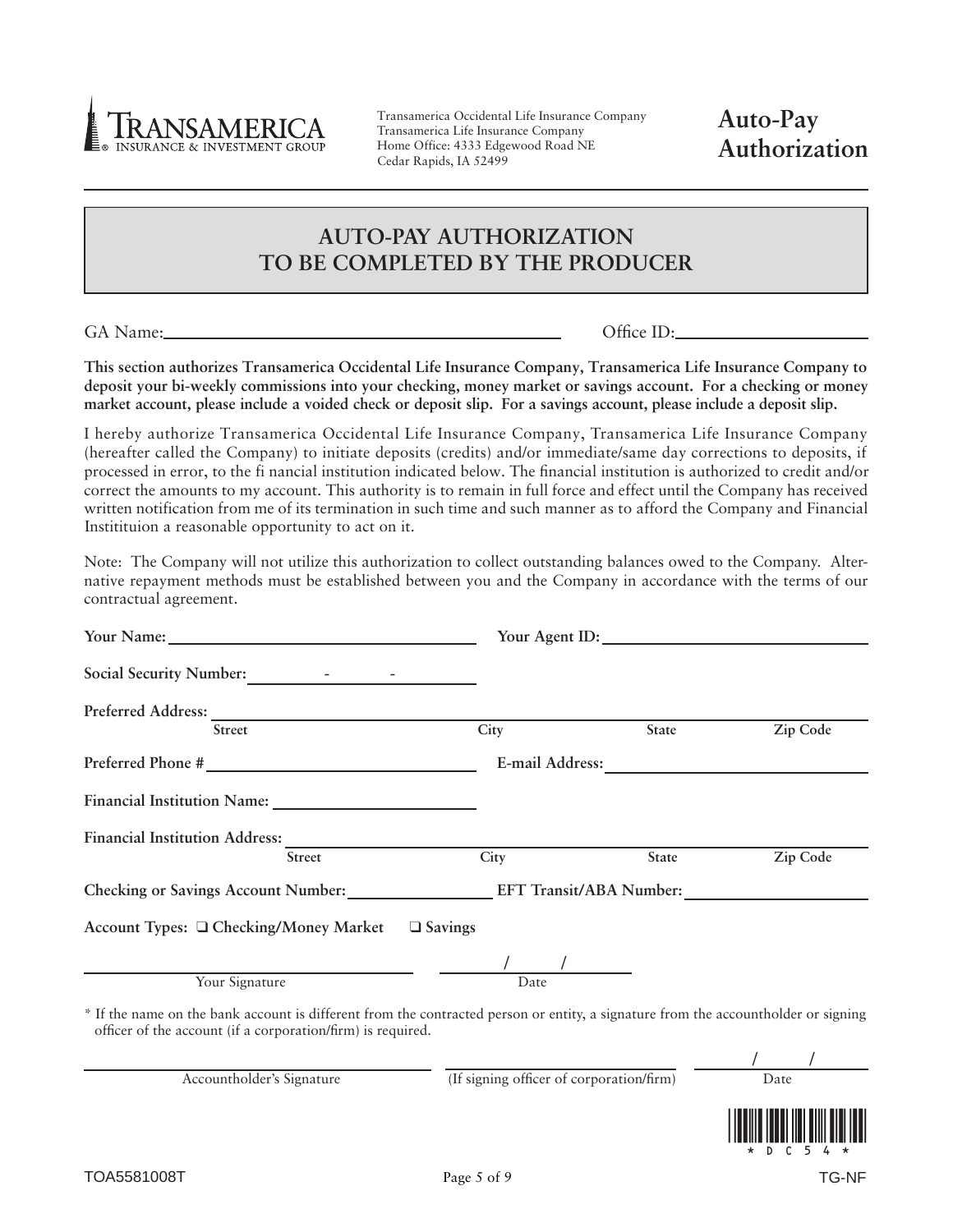### **PART VIII Multi-Company Assignment of All Commissions as Collateral Security**

The Applicant, hereinafter called the Assignor, for value received, assigns to Transamerica Occidental Life Insurance Company and Transamerica Life Insurance Company, and to any other company which is a subsidiary or affiliate of Transamerica Occidental Life Insurance Company and Transamerica Life Insurance Company. Transamerica Corporation or Transamerica Insurance Corporation of California, individually and collectively referred to herein as Assignee or Assignees, their successors and assigns, all of the Assignor's rights, title and interest in and to any and all commissions and other compensation of any nature whatsoever now due and payable or hereafter to become due and payable under the terms of any and all agency contracts and commission agreements, now or hereafter existing, between the Assignor and each Assignee.

This Assignment is given to secure the payment of any present or future debit balance in the Assignor's account with each Assignee and any other present or future indebtedness of the Assignor to each Assignee. Notwithstanding anything to the contrary in any other agreement heretofore or hereafter executed between the Assignor and any Assignee, it is expressly agreed, but not by way of limitation, that the foregoing includes repayment of advances against commissions heretofore or hereafter given to the Assignor by any Assignee toward repayment of such advances and interest.

This Assignment shall be subject without exception to the terms, limitations and conditions of said agency contracts and commission agreements and to all rights thereunder of the Assignees, their successors and assigns. Notwithstanding this Assignment there is reserved to each Assignee, its successors and assigns, the right to offset against said commissions and other compensation any and all advances from the Assignees to the Assignor and any indebtedness without exception of the Assignor to any Assignee now existing and such other and future indebtedness which any Assignee, its successors and assigns, would have been authorized to deduct from or offset against said commissions or other compensation payable to the Assignor if this Assignment had not been made. If the Assignor is or hereafter becomes insured under or covered by any group insurance, pension, retirement, deferred compensation or other benefits plan, or any policy plan providing errors and omissions protection or similar insurance, provided by any Assignee for its agents or utilizing any Assignee's accounting facilities, the Assignor reserves the right to authorize any Assignee, or to continue any existing authorization, to deduct from said commissions and other compensation the Assignor's premium or other contributions to or for such plans and policies and to authorize increases in the amount of such deductions.

It is the intent of this Assignment that any Assignee receive and retain the commissions and other compensation which are the subject of this Assignment only to the extent necessary to secure repayment of any present or future debit balance in the Assignor's account with such Assignee and any other present or future indebtedness of the Assignor to such Assignee. Therefore, notwithstanding anything to the contrary herein, each Assignee is hereby authorized and directed to pay all commissions and other compensation in the Assignor's account with such Assignee to the Assignor for his/her own use and purpose unless and until an Assignee determines that it is necessary to enforce the terms of this Assignment to protect its interest in such debit balances and other indebtedness within the intent of this Assignment.

Each Assignee is hereby authorized and directed to pay all commissions and other compensation hereby assigned directly to any other Assignee, unless and until it receives a written release of this Assignment.

All Assignees are hereby authorized to receive any moneys now due and payable and which may become due and payable under the above indicated agency contracts and commission agreements. The Assignor hereby ratifies any acts that any Assignee may make in connection with this Assignment.

It is intended that the provisions of this Agreement be construed in the same manner as if the Assignor had executed separate assignments in favor of each of the companies that constitute an Assignee hereunder.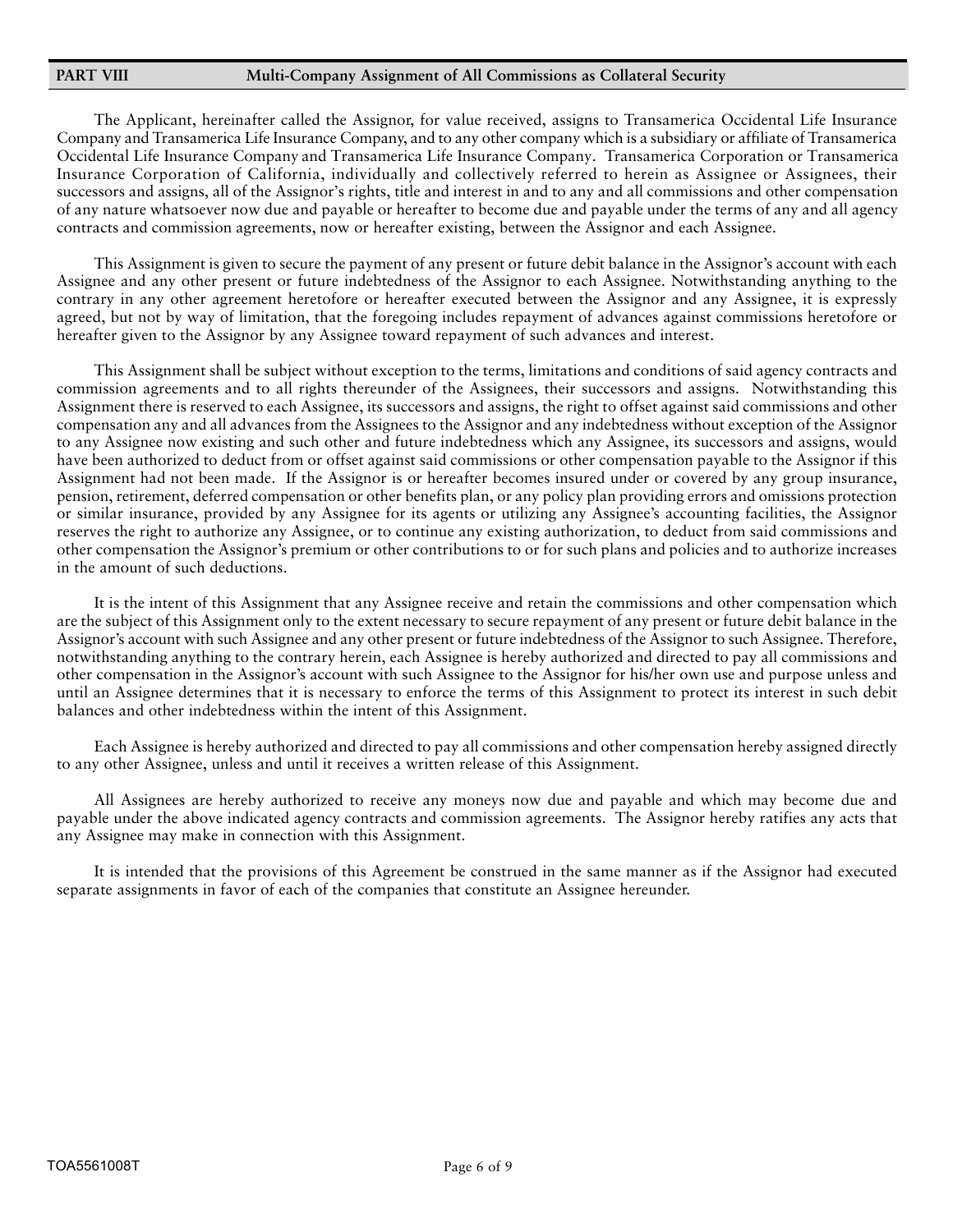## **PART IX General Instructions Concerning Taxpayer Identification Number (TIN)**

Under current tax laws, you are required to give us your correct TIN (either a Social Security Number (SSN) or Employer Identification Number (EIN).

The Internal Revenue Services (IRS) uses the TIN for identification purposes and to help verify the accuracy of your tax return. You must provide your TIN whether or not you are required to file a tax return.

Transamerica must generally withhold 31% of your commission payments if you do not give us a correct TIN. Certain penalties may also apply. Following are some general guidelines:

- **Individuals:** If you are an individual, you must provide the name shown on your social security card. However, if you have changed your last name (e.g. due to marriage) without informing the Social Security Administration, please enter your first name, the last name shown on your social security card and your new last name.
- **Sole Proprietors:** You (the owner) must provide your individual name as it appears on your social security card. You may also provide your "doing business as" name. You may use either your SSN or EIN. Show the name that appears on your social security card and the business name as it was used to apply for your EIN or Form SS-4. Please note that use of an EIN may result in unnecessary IRS notices being sent to Transamerica by the IRS. ●
- **Corporations, Partnerships, and LLCs:** Provide us the name and EIN of the firm. ●

If you do not have a TIN, you must request one from the Social Security Administration by using Form SS-4 (for EINs) or SS-5 (for SSNs).

### **Attachments/Enclosures**

- Additional information to any "Yes" answers
- Copy of current resident license
- Copy of non-resident license(s)
- Supporting documentation, i.e., court records
- Voided check or savings deposit slip for Auto-Pay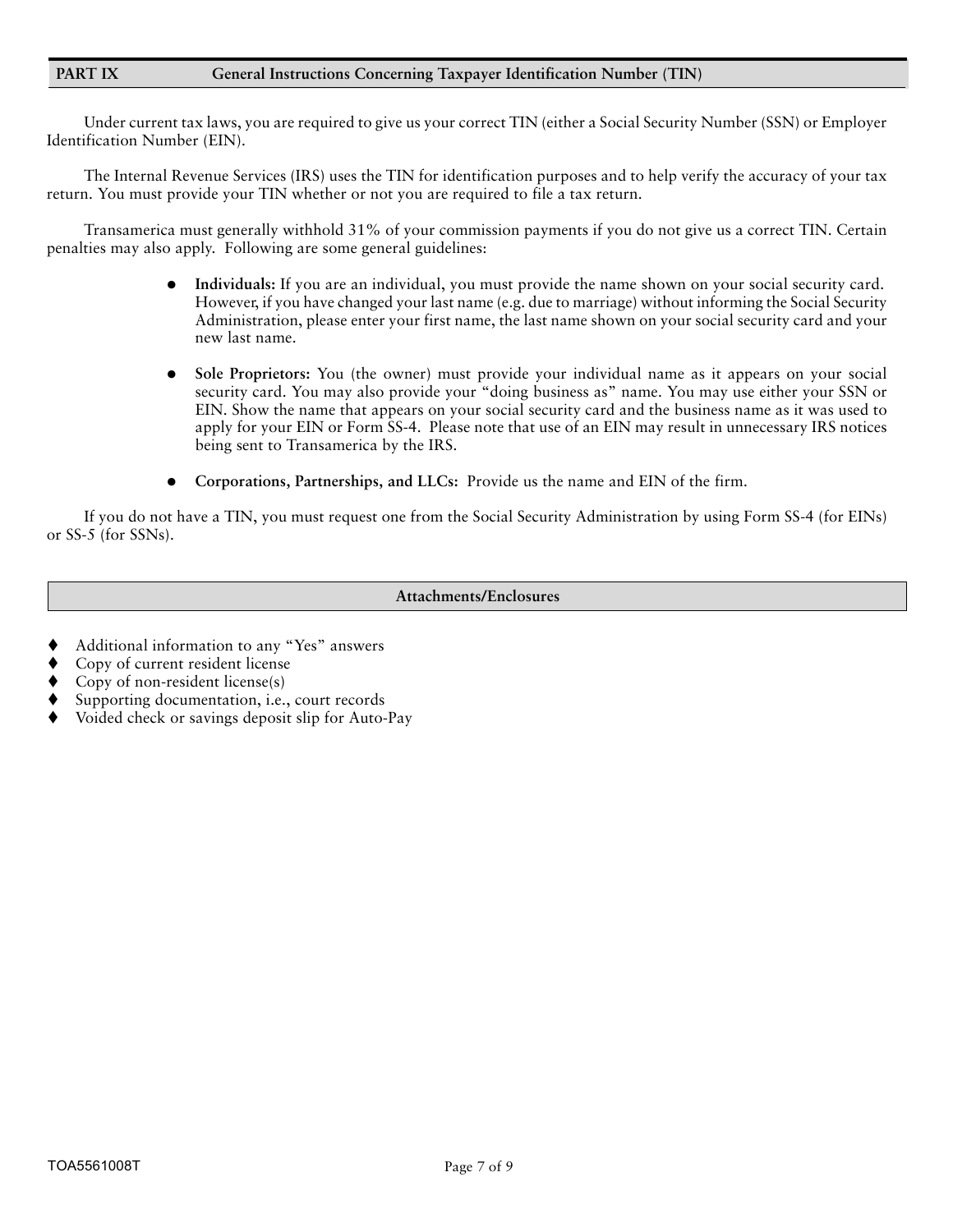# *Para informacion en espanol, visite www.ftc.gov/credit o escribe a la FTC Consumer Response Center, Room 130-A 600 Pennsylvania Ave. N.W., Washington, D.C.* **20580**

# **A Summary of Your Rights Under the Fair Credit Reporting Act**

The federal of Your Rights Under the Fair Credit Reporting Act (FCRA) promotes the accuracy, fairness, and privacy of information in the files of consumer reporting agencies. There are many types of consumer reporting agencies, including credit bureaus and specialty agencies (such as agencies that sell information about check writing histories, medical records, and rental history records). Here is a summary of your major rights under the FCRA. **For more information, including information about additional rights, go to www.ftc.gov/ credit or write to: Consumer Response Center, Room 130-A, Federal Trade Commission, 600 Pennsylvania Ave. N.W., Washington, D.C. 20580.**

- **You must be told if information in your file has been used against you.** Anyone who uses a credit report or another type of consumer report to deny your application for credit, insurance, or employment — or to take another adverse action against  $-$  you must tell you, and must give you the name, address, and phone number of the agency that provided the information. ●
- **You have the right to know what is in your file.** You may request and obtain all the information about you in the files of a consumer reporting agency (your "file disclosure"). You will be required to provide proper identification, which may include your Social Security number. In many cases, the disclosure will be free. You are entitled to a free file disclosure if;  $\bullet$ 
	- a person has taken adverse action against you because of information in your credit report;
	- you are the victim of identify theft and place a fraud alert in your file;
	- your file contains inaccurate information as a result of fraud;
	- you are on public assistance;
	- you are unemployed but expect to apply for employment within 60 days.

In addition, by September 2005 all consumers will be entitled to one free disclosure every 12 months upon request from each nationwide credit bureau and from nationwide specialty consumer reporting agencies. See www.ftc.gov/credit for additional information.

- **You have the right to ask for a credit score.** Credit scores are numerical summaries of your credit-worthiness based on information from credit bureaus. You may request a credit score from consumer reporting agencies that create scores or distribute scores used in residential real property loans, but you will have to pay for it. In some mortgage transactions, you will receive credit score information for free from the mortgage lender. ●
- **You have the right to dispute incomplete or inaccurate information.** If you identify information in your file that is incomplete or inaccurate, and report it to the consumer reporting agency, the agency must investigate unless your dispute is frivolous. See www.ftc.gov/credir for an explanation of dispute procedures.  $\bullet$
- **Consumer reporting agencies must correct or delete inaccurate, incomplete, or unverifiable information.** Inaccurate, incomplete or unverifiable information must be removed or corrected, usually within 30 days. However, a consumer reporting agency may continue to report information it has verified as accurate.  $\bullet$
- **Consumer reporting agencies may not report outdated negative information.** In most cases, a consumer reporting agency may not report negative information that is more than seven years old, or bankruptcies  $\bullet$